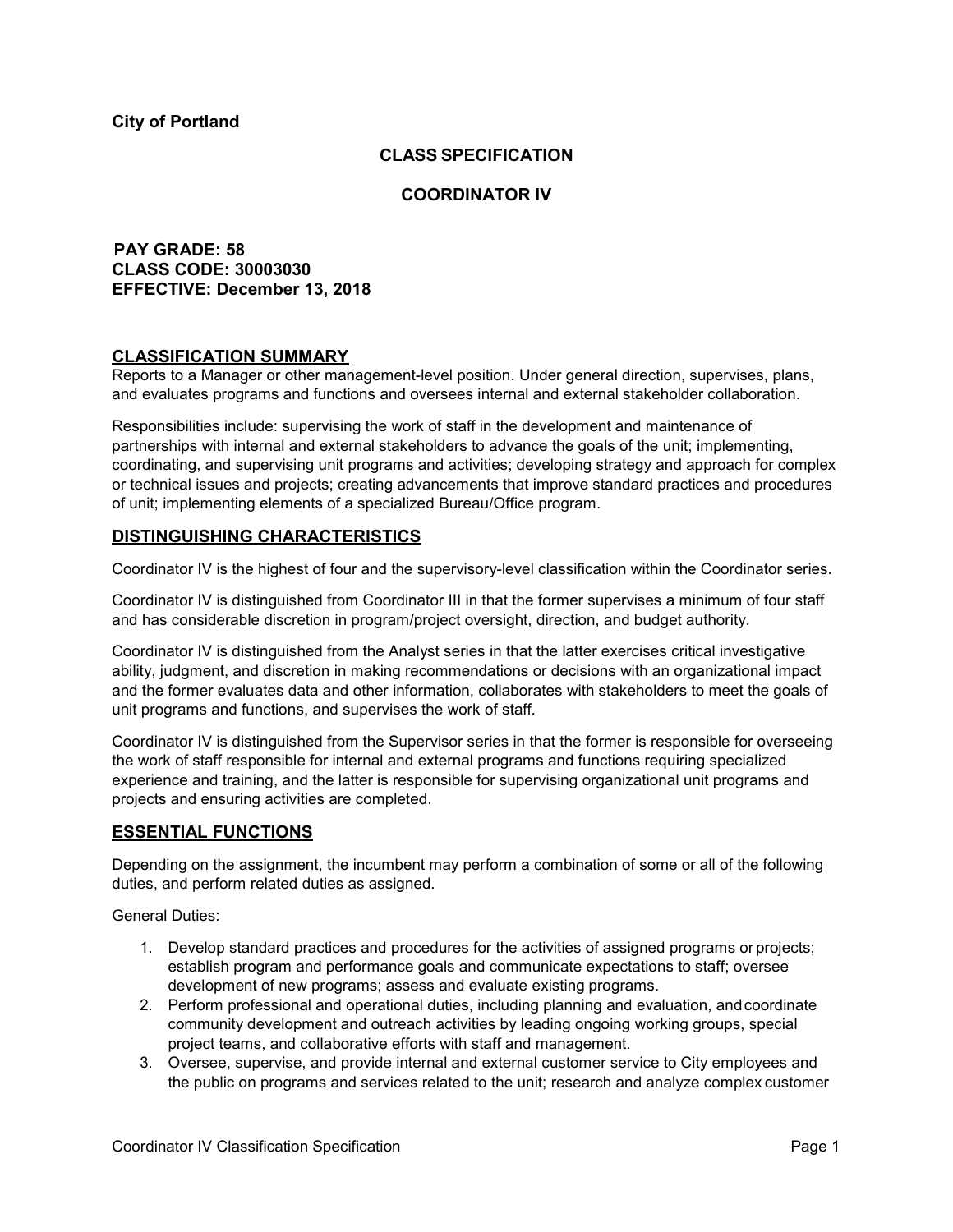service complaints and issues; identify areas of concern and develop recommendations for solutions and improvements; prepare clear and concise written responses.

- 4. Supervise and coordinate the dissemination of information to ensure consistency in unit messaging and branding of programs, services, events, policies, and procedures; evaluate and enhance messaging to increase public awareness of mission and goals.
- 5. Recommend and implement updates to established policies, guidelines, and standards used by the assigned unit to improve efficiency.
- 6. Establish, collaborate with, and supervise teams of professionals, paraprofessionals, contractors, and/or volunteers, in planning, developing, implementing, and evaluating programs or activities, including community and media promotions, education and advertising campaigns, and organizational unit projects and initiatives.
- 7. Lead and participate in community organizations and committees, City work groups, and collaborative teams to develop and implement comprehensive public information, public awareness and involvement, community education and outreach, and media relations activities to meet City and unit goals and objectives.
- 8. Oversee the planning, implementing, and evaluating of special events.
- 9. Oversee the delivery of services, products, and projects to the public, other governmental agencies, or private industry.
- 10. Oversee the maintenance of websites, social media presence, and hardcopy and electronic forms, applications, and brochures.
- 11. Act as liaison between Bureau/Office and partner agencies; review overlapping policies and resolve conflicts; facilitate integration of new partner agency initiatives.
- 12. Oversee staff responsible for organizing, coordinating, and implementing trainings for program staff and volunteers; conduct and evaluate training programs.
- 13. Oversee the development and monitoring of contract and grant programs, policies, and procedures; ensure compliance with requirements; update and submit reports.
- 14. Supervise staff; develop performance requirements and personal development targets; develop job duties and responsibilities; monitor and evaluate performance, provide coaching for performance improvement and development, and complete annual performance reviews; recommend discipline as necessary; create and promote an equitable workplace that demonstrates an environment respectful of living and working in a multicultural society.

#### Specific Duties:

In addition to the General Duties, the incumbent may perform a combination of some or all of the following duties specific to the position.

- 1. Oversee the planning and implementation of water and environmental policies, programs, and projects; oversee the development and implementation of programs to ensure the City's and local industries' compliance with local, state, and federal policies, laws, and regulations; plan, design, and manage facilities for groundwater, storm water, wastewater, and watershed resources.
- 2. Oversee the design of technical studies and research programs; oversee or conduct analysisof data; make associated recommendations for policy and operational changes.
- 3. Oversee the planning and implementation of right of way and transportation programs and projects.
- 4. Prepare and monitor the capital and operating budgets of assigned unit; oversee the process for solicitation and payment of vendors; coordinate internal and external acquisition approvals; administer various contracts and agreements.
- 5. Administer and oversee vehicle and equipment facilities and stations; support organizationalunit procurement programs; oversee the management of unit stores and inventory.
- 6. Provide project leadership and oversee staff responsible for coordinating the implementation, tracking, and reporting of Bureau/Office or City-wide diversity, equity, and inclusion efforts; make recommendations for bureau-level policy and procedure changes; act as bureau change-agent in advancing Bureau/Office equity initiatives; advance relationships with community-based organizations, leaders and networks.

Coordinator IV Classification Specification **Page 2** and 2001 12 and 2008 2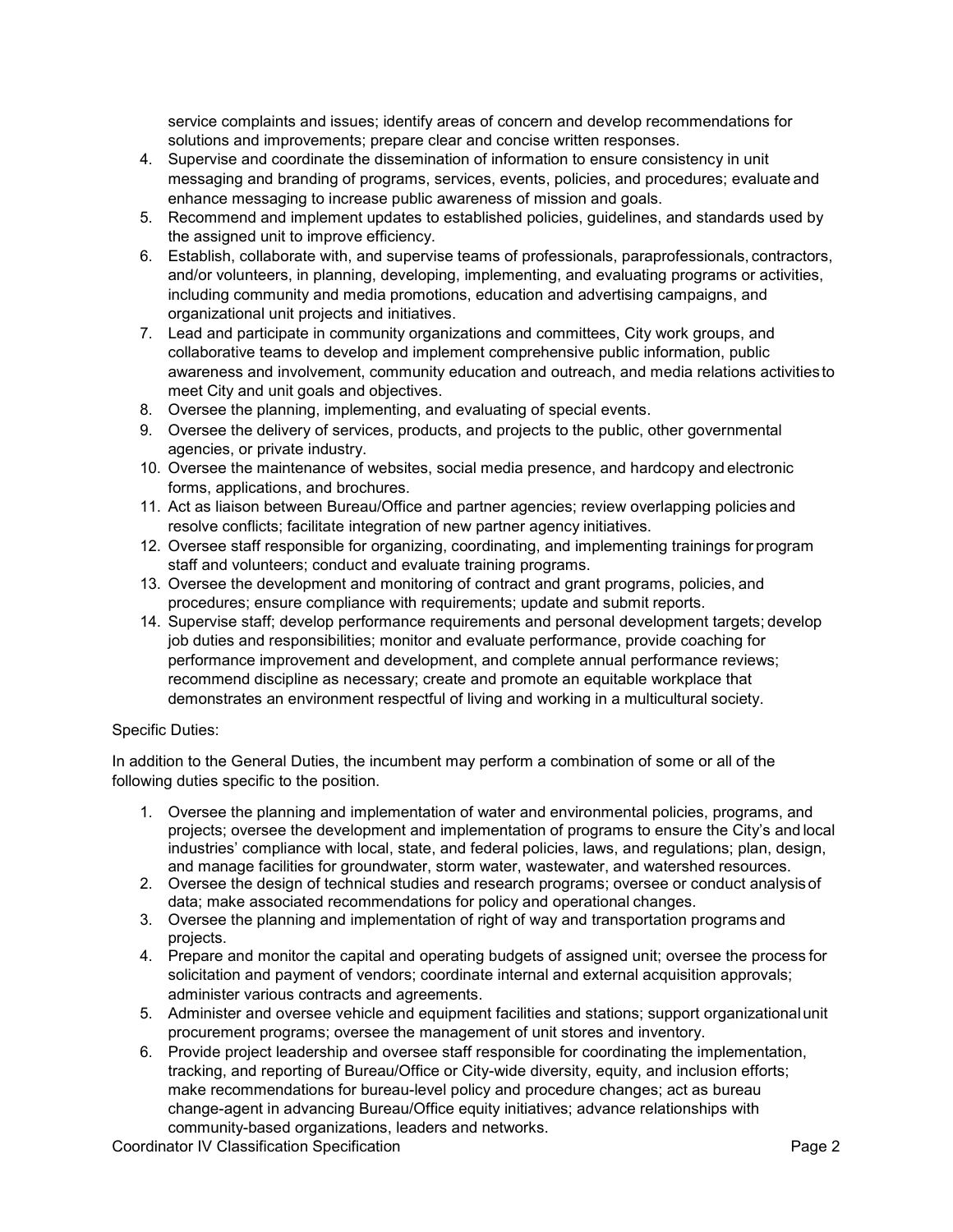# **SUPERVISION RECEIVED AND EXERCISED**

The work of this classification is performed under general direction by a Manager or other managementlevel position.

Directly supervises a minimum of four (4) employees, may include Coordinator I, II, or III positions and/or other staff.

# **KNOWLEDGE/SKILLS/ABILITIES REQUIRED**

- 1. Knowledge of principles and practices of business communication and program administration.
- 2. Knowledge of and the ability to apply principles of supervision, training, and performance evaluation.
- 3. May require knowledge of principles, practices, and methods of event planning and community outreach activities.
- 4. May require knowledge of social media, online marketing, and website maintenance.
- 5. May require knowledge of principles, theories, methods and techniques of natural resources management and environmental protection.
- 6. Advanced skill in customer service and conflict resolution.
- 7. May require skill in evaluating consultant proposals; administering and overseeing the management of consultant contracts.
- 8. May require skill in negotiating with representatives of regulatory agencies to resolve technical and/or compliance issues.
- 9. Ability to learn City rules, policies, and procedures related to area of assignment.
- 10. Ability to analyze complex or technical issues and problems, evaluate alternatives, and recommend policies, strategies, and effective courses of action.
- 11. Ability to exercise independent judgment, problem-solve, and take initiative within established procedures and guidelines.
- 12. Ability to utilize City-specific technology and general office software.
- 13. Ability to communicate clearly, logically, and persuasively, both verbally and in writing;prepare concise and comprehensive reports, correspondence, and other documents.
- 14. Ability to collaborate with communities of color and people traditionally underrepresented in local decision-making; facilitate inclusive participation in programs and activities; communicate crossculturally.
- 15. Ability to analyze, interpret, explain, and apply relevant laws, regulations, ordinances, policies, and procedures.
- 16. Ability to establish and maintain effective working relationships with Bureau/Office managers and staff, representatives of other governmental agencies, the public, and others encountered in the course of work.
- 17. Ability to supervise and direct staff of non-technical and technical personnel.
- 18. Ability to supervise a multicultural workforce, promote an equitable workplace environment, and apply equitable program practices to diverse and complex City services.
- 19. Ability to research, plan, and implement public information and education programs to build and maintain public awareness of mission and goals.

## **MINIMUM QUALIFICATIONS REQUIRED**

Any combination of education and experience that is equivalent to the following minimum qualifications is acceptable.

**Education/Training**: Bachelor's degree from an accredited college or university in business administration, public administration, or field related to organizational unit or Bureau/Office;

AND